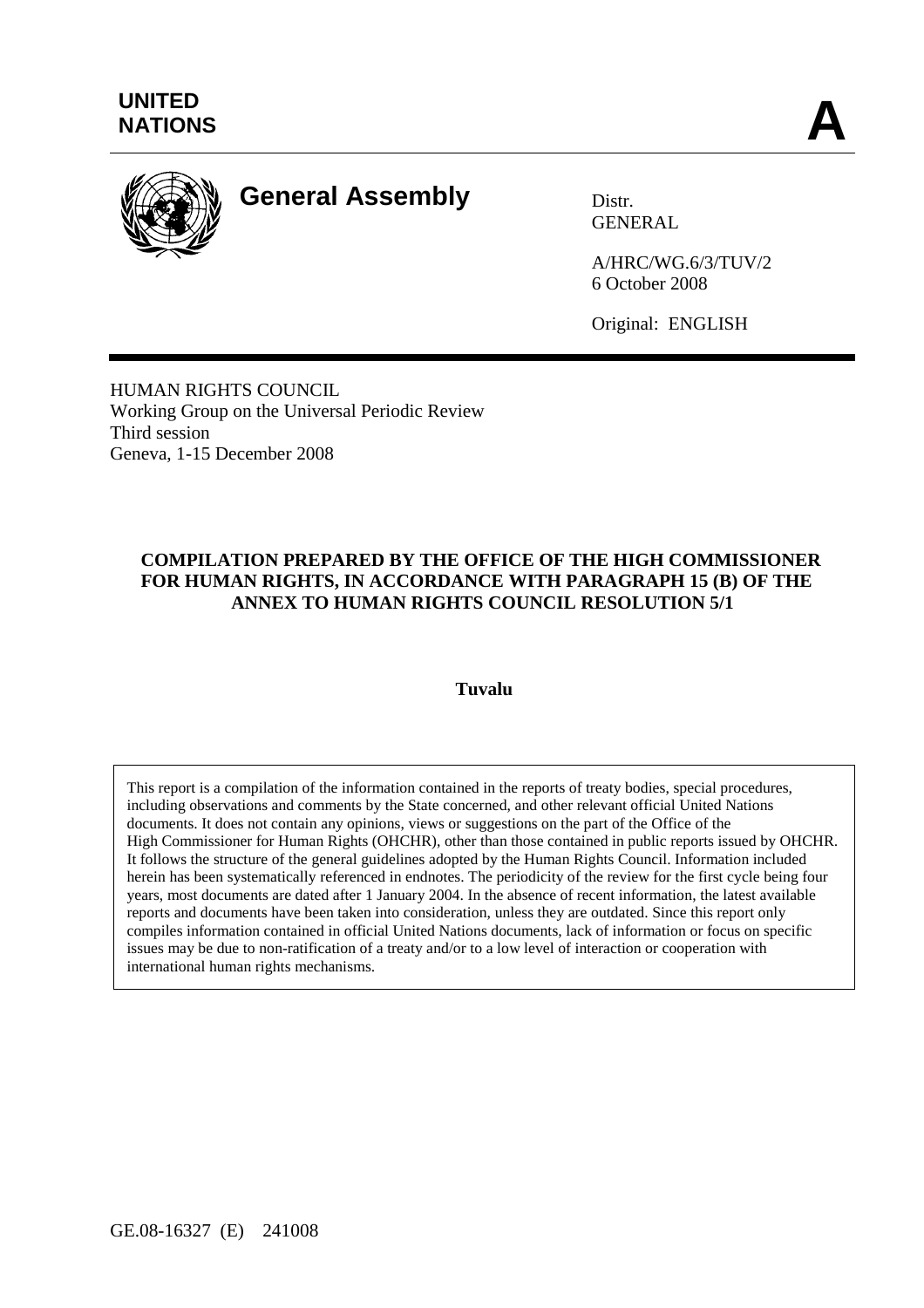## **I. BACKGROUND AND FRAMEWORK**

#### **A. Scope of international obligations1**

| Core universal human<br>rights treaties <sup>2</sup>                               | Date of ratification,<br>accession or succession                     | Declarations/<br>reservations | Recognition of specific competences of<br>treaty bodies                                               |
|------------------------------------------------------------------------------------|----------------------------------------------------------------------|-------------------------------|-------------------------------------------------------------------------------------------------------|
| <b>CEDAW</b>                                                                       | 6 Oct 1999                                                           | N <sub>0</sub>                |                                                                                                       |
| <b>CRC</b>                                                                         | 22 Sep 1995                                                          | N <sub>0</sub>                |                                                                                                       |
|                                                                                    | CAT, OP-CAT, OP-CRC-AC, OP-CRC-SC, ICRMW, CPD, CPD-OP and CED.       |                               | Core treaties to which Tuvalu is not a party: ICERD, ICESCR, ICCPR, ICCPR-OP 1, ICCPR-OP 2, OP-CEDAW, |
| Other main relevant international instruments                                      |                                                                      |                               | Ratification, accession or succession                                                                 |
|                                                                                    | Convention on the Prevention and Punishment of the Crime of Genocide |                               | N <sub>0</sub>                                                                                        |
| Rome Statute of the International Criminal Court                                   |                                                                      |                               | N <sub>0</sub>                                                                                        |
| Palermo Protocol <sup>3</sup>                                                      |                                                                      |                               | N <sub>o</sub>                                                                                        |
| Refugees and stateless persons <sup>4</sup>                                        |                                                                      |                               | Yes, except the 1954 and 1961<br>Conventions                                                          |
| Geneva Conventions of 12 August 1949 and Additional Protocols thereto <sup>5</sup> |                                                                      |                               | Yes, except Additional Protocols I,<br>II and III                                                     |
| ILO fundamental conventions <sup>6</sup>                                           |                                                                      |                               | N <sub>0</sub>                                                                                        |
| <b>UNESCO</b> Convention against Discrimination in Education                       |                                                                      |                               | N <sub>0</sub>                                                                                        |

1. The 2003-2007 United Nations Development Assistance Framework (UNDAF) noted that Tuvalu's Government generally respects the human rights of its citizens, and society is largely egalitarian. Some forms of discrimination exist, however, particularly with regard to women.**<sup>7</sup>**

#### **C. Institutional and human rights infrastructure**

 $N/A$ 

#### **D. Policy measures**

2. The 2003-2007 UNDAF noted that Tuvalu's *Vision 2015* has eight broad goals for national development to achieve high living standards within its minimal natural resources.**<sup>8</sup>**

3. The 2003-2007 UNDAF informed that Tuvalu has entered into numerous international commitments. These include endorsing the goals of the Decade for Education for All; the Programme of Action of the International Conference on Population and Development; the Beijing Platform of Action; the World Summit Goals for Children, the Convention on the Rights of the Child, the Convention on Elimination of All Forms of Discrimination against Women and the Pacific Platform of Action on Women. In 2000, Tuvalu endorsed the Millennium Declaration including the Millennium Development Goals (MDGs). Tuvalu has already met several MDGs and seems likely to meet most of the other key ones.**<sup>9</sup>**

4. The 2003-2007 UNDAF indicated that the Government's objectives for outer island development have focused on the devolution of authority to the *Kaupule*, or traditional local government bodies. A key objective is to combat urbanization through improvements in public service delivery to the islands through a *Falekaupule* Trust Fund (to which the islands, central Government and donors contribute), controlled by the islands. Currently, the per capita share of the fund held by the people of Funafuti, the capital, is about double the average of other islands, causing fears that the mechanism may worsen, rather than improve, inequalities. The Government is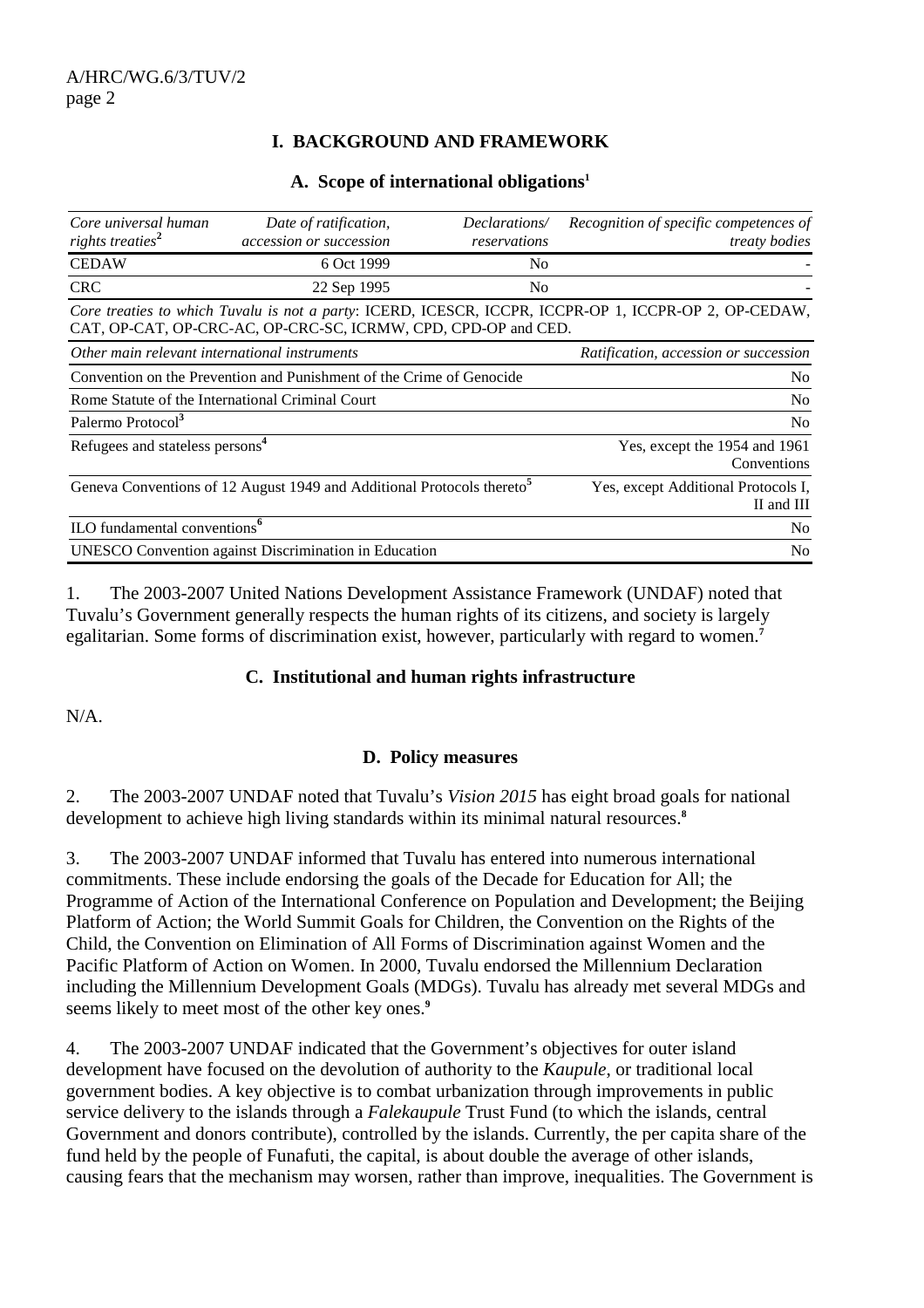also considering ways to decentralize key infrastructure, developing a regular and reliable freight service to and from the capital, improving cargo-handling facilities, and improving outer island telecommunications.**<sup>10</sup>**

## **II. PROMOTION AND PROTECTION OF HUMAN RIGHTS ON THE GROUND**

## **A. Cooperation with human rights mechanisms**

|                  | Latest report                | Latest<br>concluding |                                           |                                                                             |
|------------------|------------------------------|----------------------|-------------------------------------------|-----------------------------------------------------------------------------|
| Treaty body $11$ |                              |                      | submitted observations Follow-up response | Reporting status                                                            |
| <b>CEDAW</b>     | CEDAW/C/TUV/2<br>2 July 2008 |                      |                                           | - Combined initial and second report not<br>yet scheduled for consideration |
| <b>CRC</b>       |                              |                      |                                           | Initial report overdue since 1997                                           |

## **1. Cooperation with treaty bodies**

#### **2. Cooperation with special procedures**

| Standing invitation issued                                      | No                                                                                                                                                                           |
|-----------------------------------------------------------------|------------------------------------------------------------------------------------------------------------------------------------------------------------------------------|
| Latest visits or mission reports                                | None                                                                                                                                                                         |
| Visits agreed upon in principle                                 | None                                                                                                                                                                         |
| Visits requested and not yet agreed upon                        | None                                                                                                                                                                         |
| Facilitation/cooperation during missions                        |                                                                                                                                                                              |
| Follow-up to visits                                             |                                                                                                                                                                              |
| Responses to letters of allegations and<br>urgent appeals       | No communications were sent to the Government of Tuvalu between<br>1 July 2004 and 30 June 2008.                                                                             |
| Responses to questionnaires on thematic<br>issues <sup>12</sup> | Tuvalu responded to none of the 12 questionnaires sent by special<br>procedures mandate-holders <sup>13</sup> between 1 July 2004 and 30 June 2008,<br>within the deadlines. |

## **3. Cooperation with the Office of the High Commissioner for Human Rights**

5. The Regional Office for the Pacific of OHCHR made a presentation on the Universal Periodic Review (UPR) to 80 delegates from Pacific Islands member States (including Tuvalu) and to the Council of Regional Organizations in the Pacific (CROP) agencies of the Pacific Islands Forum on 23 July 2008: it aimed at providing information about the UPR to Pacific Island States as well as at raising awareness about the potential advantages of the UPR for them. Held at the Pacific Islands Forum Secretariat for leading Government officials and their delegations, the luncheon presentation was opened by the acting Secretary-General of the Pacific Islands Forum.**<sup>14</sup>**

## **B. Implementation of international human rights obligations**

#### **1. Equality and non-discrimination**

6. According to the 2003-2007 UNDAF, the Constitution prohibits discrimination on the basis of race, creed, sex, or national origin, and the Government generally respects these prohibitions. Nonetheless, social behaviour, as determined by custom and tradition, is generally considered by Tuvaluans as being as important as the law. Village elders enforce custom and traditions, an arrangement that can lead to some forms of discrimination. In the traditional culture of the outer islands, women occupy a subordinate role, limiting job opportunities, despite the law, which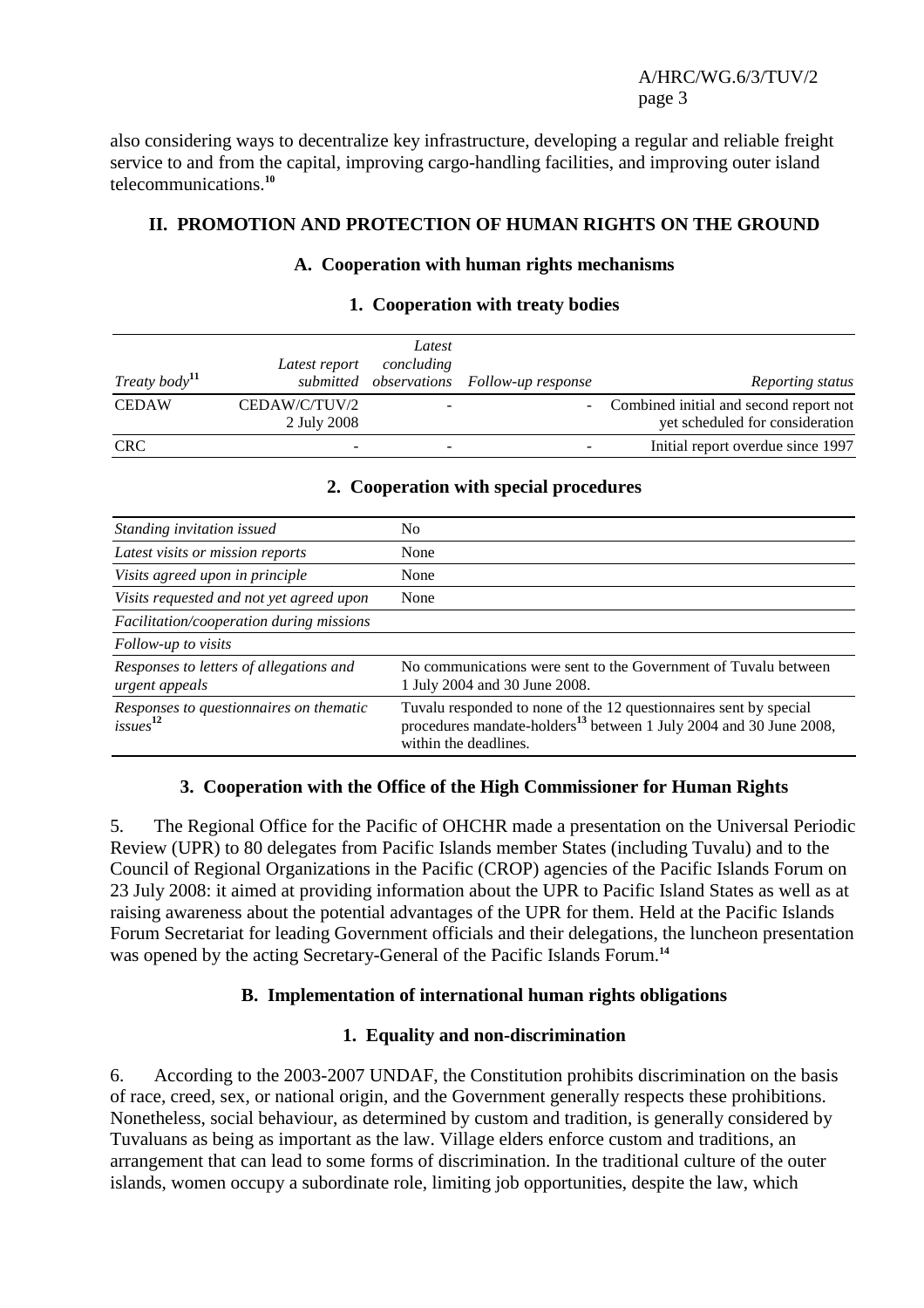accords them equal rights with men. Local hereditary elders exercise considerable traditional authority - including the seldom-invoked right to inflict corporal punishment for infringing customary rules, a practice that can be at odds with the national law.**<sup>15</sup>**

## **2. Freedom of religion or belief, expression, association and peaceful assembly, and right to participate in public and political life**

7. In 2006, the Special Representative of the Secretary-General on human rights defenders noted that the Constitution of Tuvalu contained advanced sections allowing for the application of relevant international human rights law, but that specific provisions directed at safeguarding activities carried out for the defence of human rights were, generally, not prescribed.**<sup>16</sup>** She highlighted that considerations were under way for setting up an extra position within the proposed office of the Ombudsman to deal with human rights, and noted that she would appreciate receiving additional information on this initiative from the Government.**<sup>17</sup>**

8. The Special Representative also noted that with its population of less than 10,000, there is only one project known to her to be working with human rights issues: a woman human rights defender who runs a legal rights training project, which includes radio programmes, debates, community workshops, newsletter publishing and pamphlets in the local language, all to promote and protect human rights.**<sup>18</sup>**

9. A 2007 United Nations Millennium Development Goals report noted that in the 2006 elections, no women were elected to the lower houses of Parliament.**<sup>19</sup>**

# **3. Right to work and to just and favourable conditions of work**

10. The 2003-2007 UNDAF informed that only 30 per cent of the labour force participates in the formal wage economy. The remaining 70 per cent are primarily involved in rural subsistence and livelihood activities. There is high youth unemployment and few new jobs being created. Practical policies are needed for improvements to the livelihoods of the growing numbers of young Tuvaluans who will remain in the informal sector.**<sup>20</sup>**

11. The 2003-2007 UNDAF stated that services, opportunities and cash incomes on islands away from Funafuti are considerably less than those of the capital. The proportion of men in Funafuti working in cash employment in 1994 was over double the rate in outer islands; for women, triple. Per capita cash incomes in Funafuti were triple those of the rest of the country.**<sup>21</sup>**

12. The 2003-2007 UNDAF also informed that women hold mid- and senior-level civil service posts; however, their numbers are less than one fourth those of males and gender equality is proceeding slower than it might, particularly in rural Tuvalu.**<sup>22</sup>**

# **4. Right to social security and to an adequate standard of living**

13. The 2003-2007 UNDAF stated that the perception in Tuvalu is that poverty does not exist, as traditional exchanges provide effective social protection against absolute poverty. Those who live on outer islands, members of large families, the disabled, and those without access to land (at least where they reside), however, tend to be disadvantaged and suffer from "poverty of opportunity". Tuvalu's remoteness - and the outer atolls' remoteness from Funafuti - limits the opportunities available in Funafuti and even more, the opportunities in the outer islands.**<sup>23</sup>**

14. The World Health Organization's Regional Office for the Western Pacific (WPRO) informs that, at the request of the Ministry of Health, WHO assists the Ministry to review its national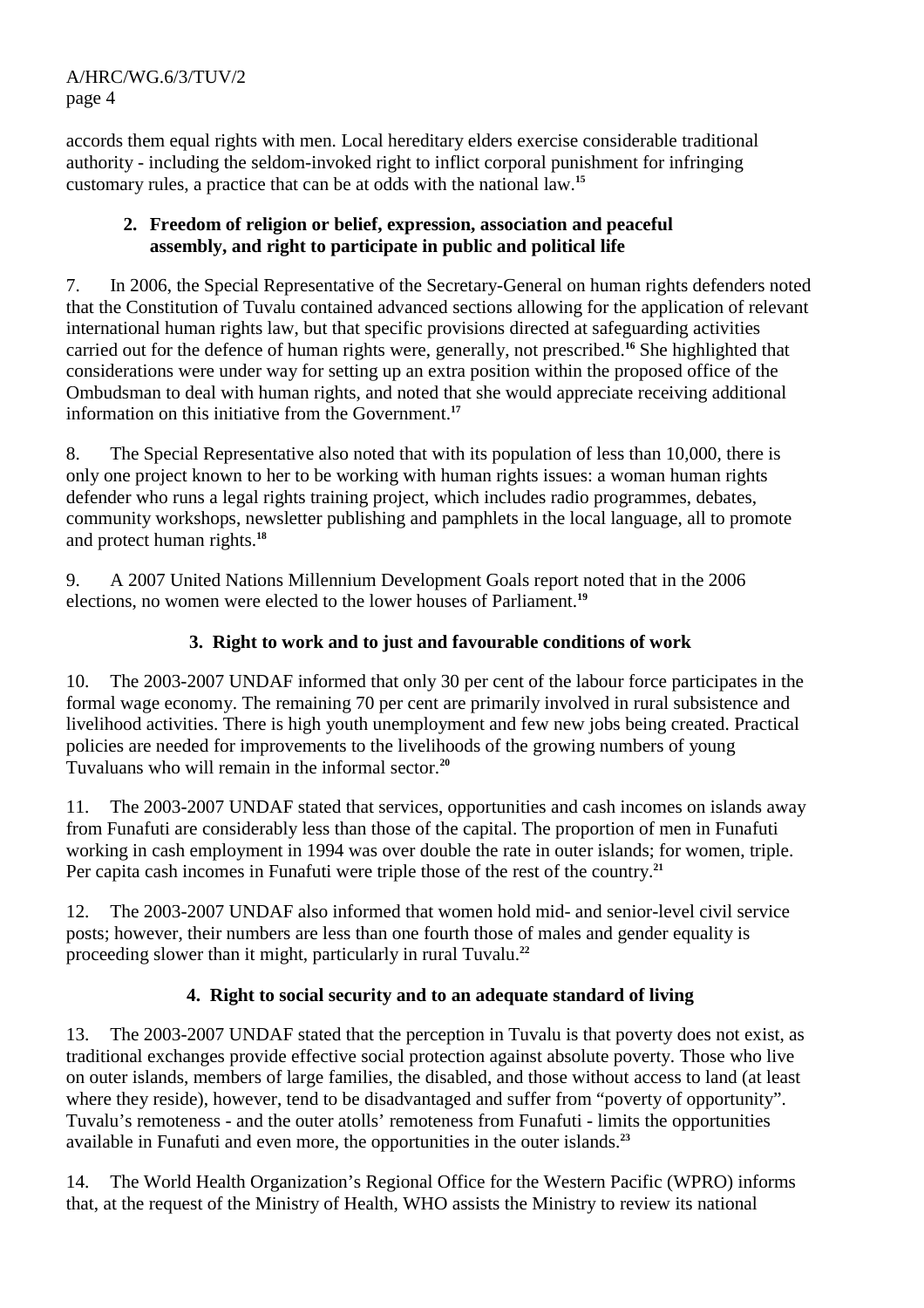legislation relevant to the International Health Regulations (IHR 2005). The goals of the project "Review of Tuvalu's legislation for compliance with the International Health Regulations" are: (i) review Tuvalu's national legislation relating to public health, quarantine, and point of entry in relation to the IHR; (ii) make any necessary adjustments for the implementation of the IHR; (iii) develop an IHR implementation plan and start the process of legal revision and implementation.**<sup>24</sup>**

15. According to a WHO statistical database, in 2002, 100 per cent of births given in Tuvalu were attended by skilled health personnel.**<sup>25</sup>**

16. The United Nations Population Fund's (UNFPA) Office for the Pacific informs that access to basic health services is virtually universal. Tuvalu has an excellent record of meeting the basic health needs of its people.**<sup>26</sup>** WPRO informs that health services are working to meet the new demands of the changing lifestyles (especially regarding diet) of the population. There is one hospital, located on the main island of Funafuti, whereas the outer islands have clinics staffed by trained nurses. There is a limited supply of fresh (rain) water on these atoll islands, which means that there is a risk of spread of communicable diseases through drinking water; groundwater is brackish and is not generally considered safe for consumption. The leading causes of morbidity and mortality are communicable diseases, even if no outbreaks of infectious diseases have been reported in recent years. However, non-communicable diseases, such as obesity, heart disease and diabetes, are a growing concern. The infant mortality rate is high, at 21.6 per 1,000 live births.**<sup>27</sup>**

17. The 2003-2007 UNDAF informed that sexually transmitted diseases are increasing, particularly among overseas workers (especially sailors) who are at risk of contracting HIV/AIDS.**<sup>28</sup>**

18. The UNFPA Office for the Pacific also informs that access to improved drinking water and adequate sanitation facilities, even in rural areas, are good.**<sup>29</sup>** According to MDG Info 2007, in Tuvalu in 2004, 90 per cent of the population used improved sanitation facilities; this figure comprises 84 per cent of the rural population as well as 93 per cent of the urban population.**<sup>30</sup>**

## **5. Right to education and to participate in the cultural life of the community**

19. The UNFPA Office for the Pacific informs that access to formal education in Tuvalu is virtually universal.**<sup>31</sup>** The 2003-2007 UNDAF informed that about 95 per cent of Tuvaluans, male and female alike, are literate. Since 1988, Tuvalu's educational policy has been the "Education for Life" programme, emphasizing compulsory, high-quality education for all through to the age of 15, strong community and parental participation, and equal access to schools throughout the country. All children have access to schooling and there appears to be broad gender equality in enrolment through secondary school, although with lower female rates of completion. In recent years, there has been an increase in the number of children participating in early childhood education and a higher percentage of formally qualified pre-school teachers.**<sup>32</sup>** Education is reasonably gender-balanced through secondary school and 45 per cent of all overseas tertiary scholarships since 1991 have gone to women.<sup>33</sup>

## **6. Migrants, refugees and asylum-seekers**

20. The United Nations High Commissioner for Refugees (UNHCR) reported in 2006 that Tuvalu is, since 7 March 1986, a State party to the 1951 Refugee Convention but has not yet implemented domestic legislation that incorporates refugee law or procedures for the determination of refugee status.**34**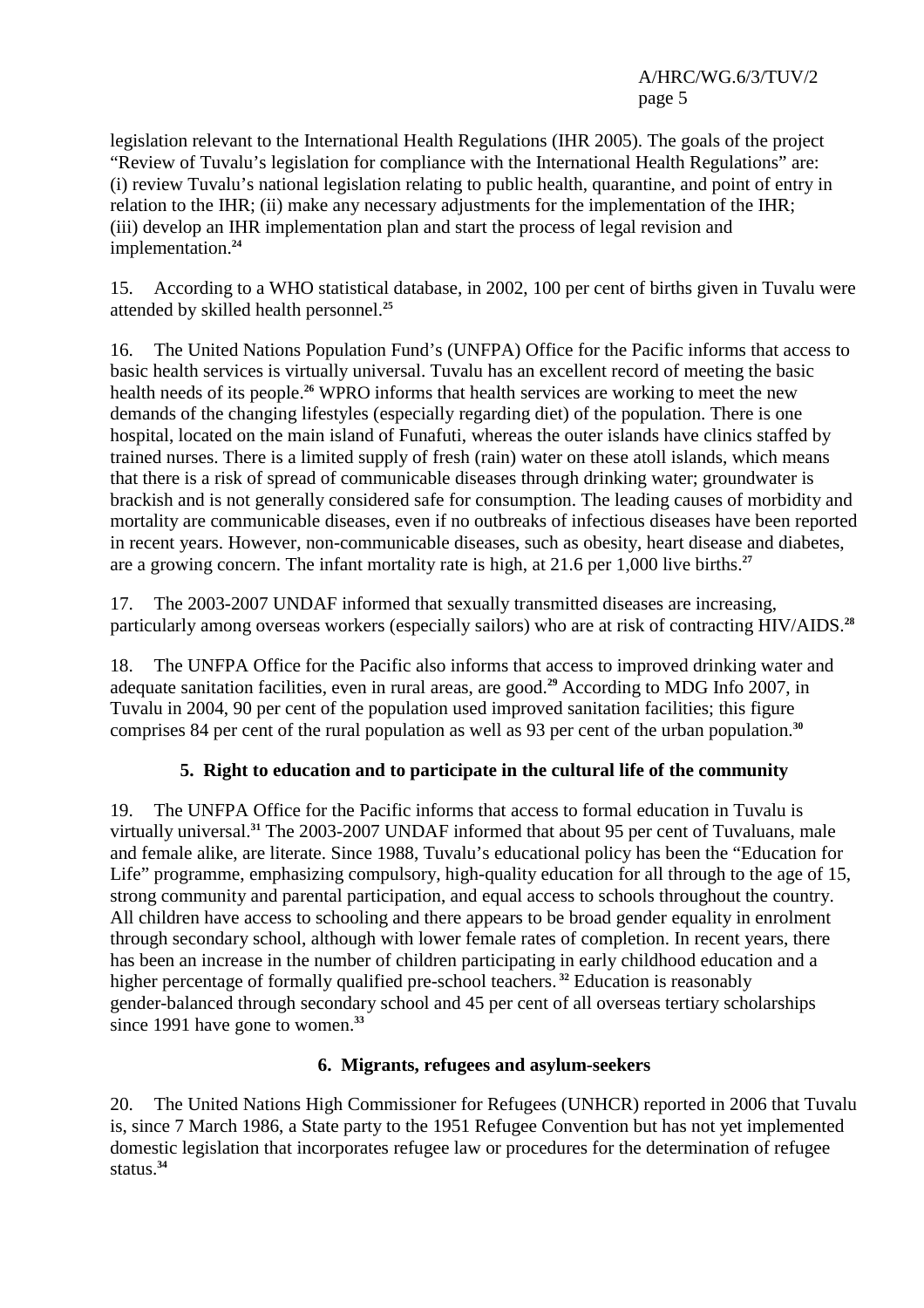## **7. Human rights and counter-terrorism**

21. The United Nations Office on Drugs and Crime (UNODC) informed that Tuvalu participated from 23 to 27 June 2007 in the subregional consultation workshop on measures for the legislative implementation of the legal regime against terrorism in the Pacific region and related technical assistance delivery, organized in collaboration with the Pacific Islands Forum Secretariat.**<sup>35</sup>**

# **III. ACHIEVEMENTS, BEST PRACTICES, CHALLENGES AND CONSTRAINTS**

22. The 2003-2007 UNDAF noted that Tuvalu has an excellent record of meeting its people's basic needs since independence in 1978, with nearly universal access to basic health services and formal education. Life expectancies are on a par with some middle income countries. Despite extreme dependence on one sector (government), the economy has performed satisfactorily. Slow population growth and declining dependency ratios provide opportunities for improvements in the quality of services rather than just quantitative expansion.**<sup>36</sup>**

23. The 2003-2004 UNDAF also noted that Funafuti's potable water comes mainly through its considerable rainfall but roof-top catchment and storage systems have deteriorated leading to frequent shortages. Sanitation in Funafuti may become a more serious issue if population movement through internal migration is not addressed. Regardless of the extent of sea-level rise, global climate change will result in more pronounced weather patterns: heavier or more frequent droughts, storms, and out-of-season rain. Extended droughts will stress Tuvalu's water lenses, thus decreasing fresh water for human and plant use.**<sup>37</sup>**

24. The 2003-2007 UNDAF further noted that the key issues that affect Tuvalu are the following: inadequate governance; declining educational performance; weakness of the private sector; breakdown of traditional support systems; and urban elite which is capturing most benefits of modernization. Development challenges include effectively addressing recent increases in relative poverty; increasing environmental degradation; rapid urbanization; the high costs of outer island development, and limited progress in gender equality.**<sup>38</sup>**

# **IV. KEY NATIONAL PRIORITIES, INITIATIVES AND COMMITMENTS**

N/A.

# **V. CAPACITY-BUILDING AND TECHNICAL ASSISTANCE**

25. The 2003-2007 UNDAF noted that the Tuvalu administration is severely under-resourced in terms of skills and finances. A key issue is to design programmes and projects that are sufficiently straightforward that the Government and the United Nations can readily coordinate and administer activities, while sufficiently well-designed that they deliver the planned services effectively. Another issue is developing strategic partnerships for the delivery and management of programmes and projects. The possibility of more joint programming and evaluation among United Nations agencies and with other development partners will be investigated.**<sup>39</sup>**

26. The overall goal of United Nations assistance in Tuvalu throughout the 2003-2007 UNDAF period is: support Tuvalu's national development strategies for achieving equitable and sustainable human development; reducing relative poverty; making decision-making transparent and accountable; and managing the country's natural resources in a sustainable manner. The 2003-2007 UNDAF also noted that the following key development issues facing Tuvalu are to be the focus of United Nations assistance within the UNDAF: (i) reducing disparities in services and opportunities;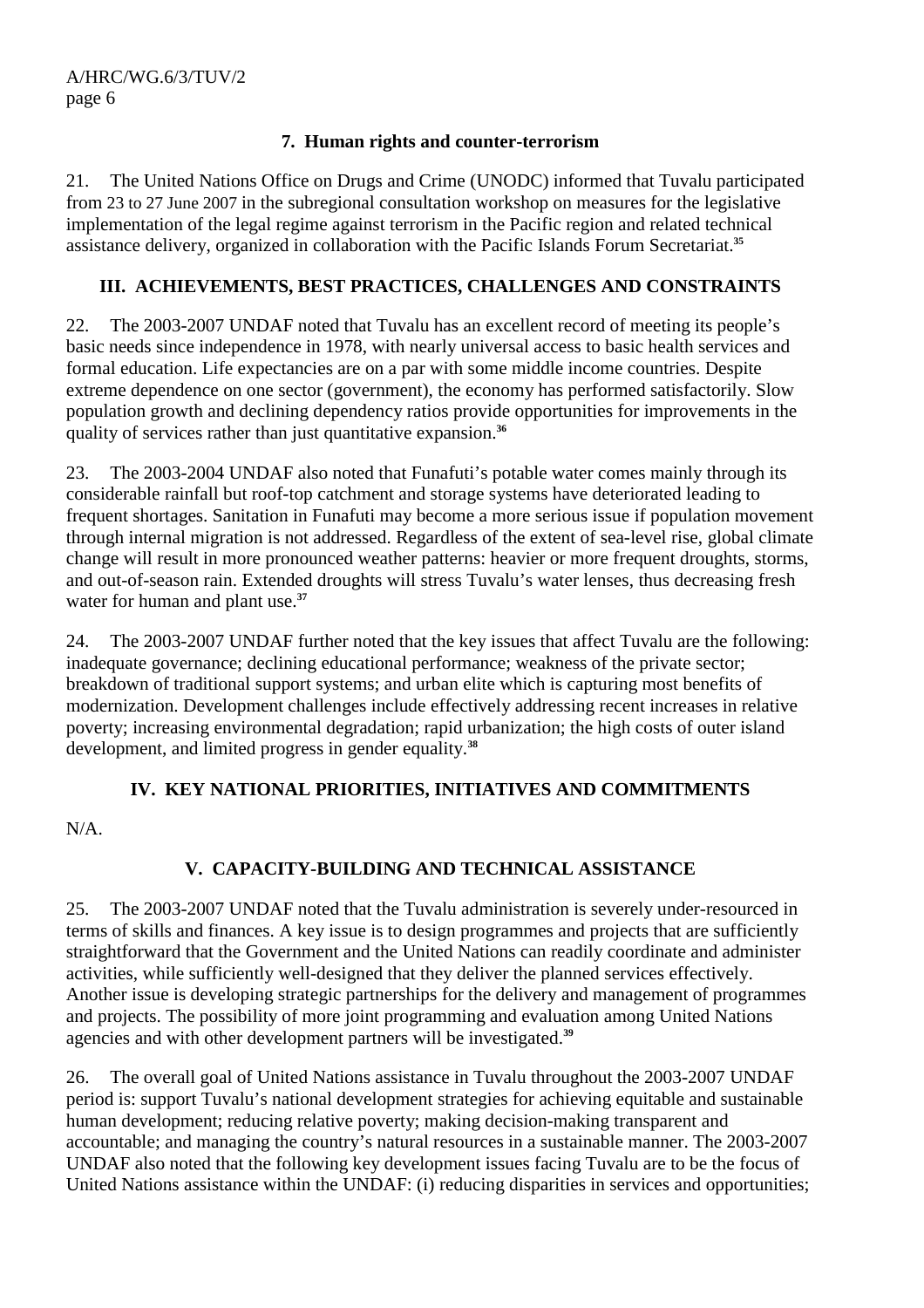(ii) governance and human rights; (iii) the environment and vulnerability. This includes widening dialogue and participation in decision-making, and encouraging ratification and more effective implementation of key conventions.**<sup>40</sup>**

*Notes* 

<sup>1</sup> Unless indicated otherwise, the status of ratifications of instruments listed in the table may be found in *Multilateral Treaties Deposited with the Secretary-General: Status as at 31 December 2006* (ST/LEG/SER.E.25), supplemented by the official website of the United Nations Treaty Collection database, Office of Legal Affairs of the United Nations Secretariat, http://untreaty.un.org/.

<sup>2</sup> The following abbreviations have been used for this document:

| <b>ICERD</b>      | International Convention on the Elimination of All Forms of Racial Discrimination          |
|-------------------|--------------------------------------------------------------------------------------------|
| ICESCR            | International Covenant on Economic, Social and Cultural Rights                             |
| ICCPR             | International Covenant on Civil and Political Rights                                       |
| ICCPR-OP 1        | <b>Optional Protocol to ICCPR</b>                                                          |
| <b>ICCPR-OP 2</b> | Second Optional Protocol to ICCPR, aiming at the abolition of the death penalty            |
| CEDAW             | Convention on the Elimination of All Forms of Discrimination against Women                 |
| <b>OP-CEDAW</b>   | <b>Optional Protocol to CEDAW</b>                                                          |
| CAT               | Convention against Torture and Other Cruel, Inhuman or Degrading Treatment or              |
|                   | Punishment                                                                                 |
| OP-CAT            | Optional Protocol to CAT                                                                   |
| CRC.              | Convention on the Rights of the Child                                                      |
| OP-CRC-AC         | Optional Protocol to CRC on the involvement of children in armed conflict                  |
| OP-CRC-SC         | Optional Protocol to CRC on the sale of children, child prostitution and child pornography |
| ICRMW             | International Convention on the Protection of the Rights of All Migrant Workers and        |
|                   | <b>Members of Their Families</b>                                                           |
| CPD               | Convention on the Rights of Persons with Disabilities                                      |
| OP-CPD            | Optional Protocol to the Convention on the Rights of Persons with Disabilities             |
| CED               | International Convention for the Protection of All Persons from Enforced Disappearance     |

<sup>3</sup> Protocol to Prevent, Suppress and Punish Trafficking in Persons, Especially Women and Children, supplementing the United Nations Convention against Transnational Organized Crime.

<sup>4</sup> 1951 Convention relating to the Status of Refugees and its 1967 Protocol, 1954 Convention relating to the status of Stateless Persons and 1961 Convention on the Reduction of Statelessness.

<sup>5</sup> Geneva Convention for the Amelioration of the Condition of the Wounded and Sick in Armed Forces in the Field (First Convention); Geneva Convention for the Amelioration of the Condition of Wounded, Sick and Shipwrecked Members of Armed Forces at Sea (Second Convention); Convention relative to the Treatment of Prisoners of War (Third Convention); Convention relative to the Protection of Civilian Persons in Time of War (Fourth Convention); Protocol Additional to the Geneva Conventions of 12 August 1949, and relating to the Protection of Victims of International Armed Conflicts (Protocol I); Protocol Additional to the Geneva Conventions of 12 August 1949, and relating to the Protection of Victims of Non-International Armed Conflicts (Protocol II); Protocol additional to the Geneva Conventions of 12 August 1949, and relating to the Adoption of an Additional Distinctive Emblem (Protocol III). For the official status of ratifications, see Federal Department of Foreign Affairs of Switzerland, at www.eda.admin.ch/eda/fr/home/topics/intla/intrea/chdep/warvic.html.

<sup>6</sup> International Labour Organization Convention No. 29 concerning Forced or Compulsory Labour; Convention No. 105 concerning the Abolition of Forced Labour; Convention No. 87 concerning Freedom of Association and Protection of the Right to Organize; Convention No. 98 concerning the Application of the Principles of the Right to Organize and to Bargain Collectively; Convention No. 100 concerning Equal Remuneration for Men and Women Workers for Work of Equal Value; Convention No. 111 concerning Discrimination in Respect of Employment and Occupation; Convention No. 138 concerning Minimum Age for Admission to Employment; Convention No. 182 concerning the Prohibition and Immediate Action for the Elimination of the Worst Forms of Child Labour.

**7** United Nations Development Assistance Framework - Tuvalu (2003-2007), para. 31. Document available at www.undp.org/execbrd/UNDAF-Tuvalu.doc.

**8** Ibid., para. 25.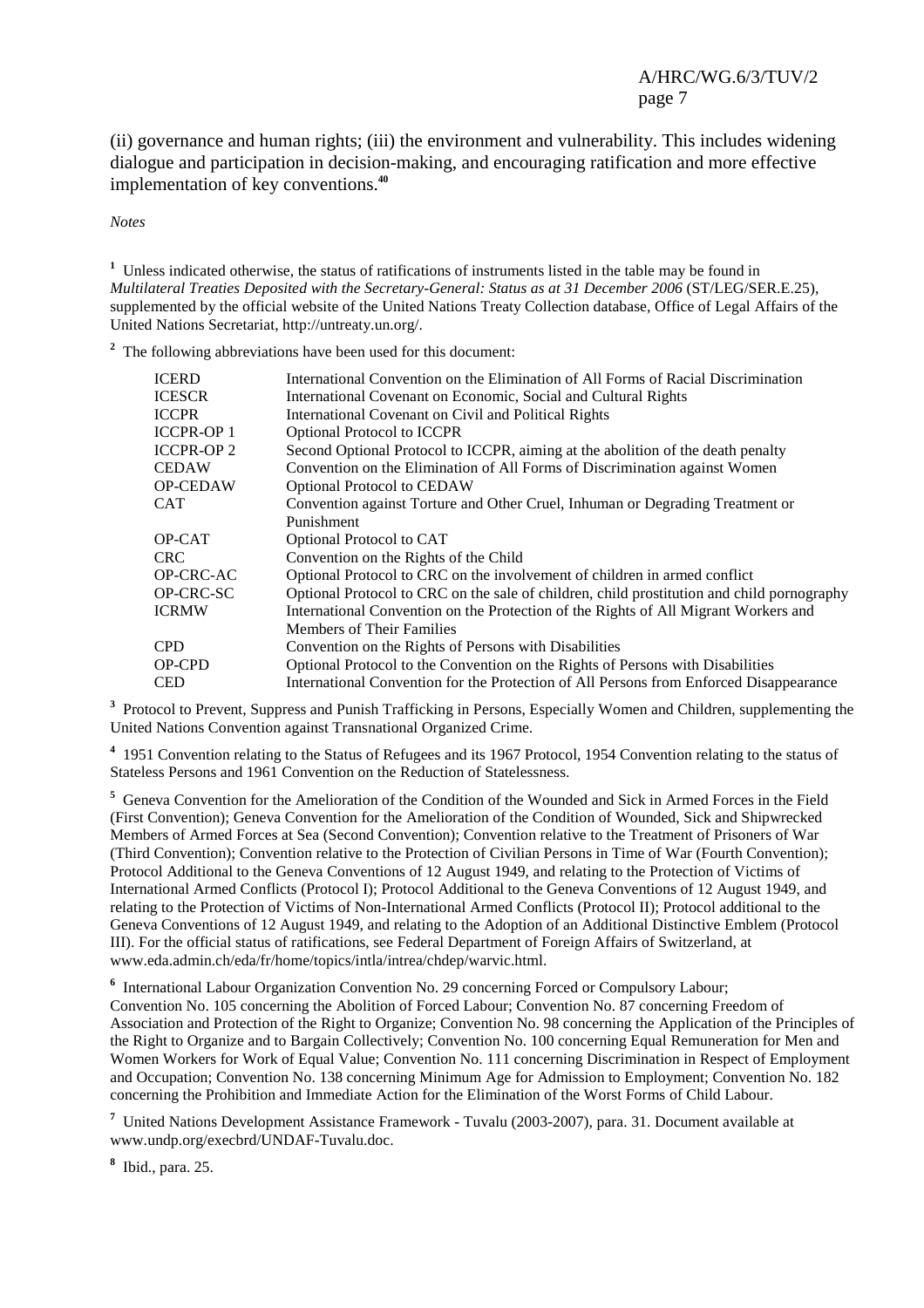**9** Ibid., para. 26.

**<sup>10</sup>** Ibid.

**<sup>11</sup>** The following abbreviations have been used in document:

| CEDAW      | Committee on the Elimination of Discrimination against Women |
|------------|--------------------------------------------------------------|
| <b>CRC</b> | Committee on the Rights of the Child                         |

**<sup>12</sup>** The questionnaires included in this section are those which have been reflected in an official report by a special procedure mandate-holder.

<sup>13</sup> See (i) Special Rapporteur on the right to education (A/HRC/4/29): questionnaire on the right to education of persons with disabilities sent in 2006; (ii) Special Rapporteur on the human rights of migrants (A/HRC/4/24): questionnaire on the impact of certain laws and administrative measures on migrants sent in 2006; (iii) Special Rapporteur on trafficking in persons, especially women and children (A/HRC/4/23): questionnaire on issues related to forced marriages and trafficking in persons sent in 2006; (iv) Special Representative of the Secretary-General on human rights defenders (E/CN.4/2006/95 and Add.5): questionnaire on the implementation of the Declaration on the Right and Responsibility of Individuals, Groups and Organs of Society to Promote and Protect Universally Recognized Human Rights and Fundamental Freedoms sent in June 2005; (v) Special Rapporteur on the situation of human rights and fundamental freedoms of indigenous people (A/HRC/6/15): questionnaire on the human rights of indigenous people sent in August 2007; (vi) Special Rapporteur on trafficking in persons, especially in women and children (E/CN.4/2006/62) and Special Rapporteur on the sale of children, child prostitution and child pornography (E/CN.4/2006/67): joint questionnaire on the relationship between trafficking and the demand for commercial sexual exploitation sent in July 2005; (vii) Special Rapporteur on the right to education (E/CN.4/2006/45): questionnaire on the right to education for girls sent in 2005; (viii) Working Group on Mercenaries (A/61/341): questionnaire concerning its mandate and activities sent in November 2005; (ix) Special Rapporteur on the sale of children, child prostitution and child pornography (A/HRC/4/31): questionnaire on the sale of children's organs sent in July 2006; (x) Special Rapporteur on the sale of children, child prostitution and child pornography (E/CN.4/2005/78): questionnaire on child pornography on the Internet sent in July 2004; (xi) Special Rapporteur on the sale of children, child prostitution and child pornography (A/HRC/7/8): questionnaire on assistance and rehabilitation programmes for child victims of trafficking and sexual commercial exploitation sent in July 2007; (xii) Special Representative of the Secretary-General on the issue of human rights and transnational corporations and other business enterprises (A/HRC/4/35/Add.3): questionnaire on human rights policies and management practices.

**<sup>14</sup>** OHCHR Regional Office, Media release of 22 July 2008, paras. 1, 3 and 6.

**<sup>15</sup>** UNDAF-Tuvalu, para. 31. For the website see note 7.

<sup>16</sup> Report of the Special Representative of the Secretary-General on human rights defenders (E/CN.4/2006/95/Add.5, para. 1248).

**<sup>17</sup>** Ibid., para. 1252.

**<sup>18</sup>** Ibid., paras. 1242-1244.

**<sup>19</sup>** The Millennium Development Goals Report 2007, New York, p. 13.

**<sup>20</sup>** UNDAF-Tuvalu, para. 28. For the website see note 7.

**<sup>21</sup>** Ibid., para. 33.

**<sup>22</sup>** Ibid., para. 32.

**<sup>23</sup>** Ibid., para. 35.

<sup>24</sup> WPRO, Final project report: December 2007. Review of Tuvalu's legislation for compliance with the International Health Regulations (2005), para. 1. Report available at: http://www.wpro.who.int/sites/hsd/documents/ Review+of++Tuvalu%E2%80%99s+legislation+for+compliance+with+the+IHR.htm.

<sup>25</sup> WHO, Statistical Information System. Data available at www.who.int/whosis/data/Search.jsp?countries= [Location].Members.

**<sup>26</sup>** Information available at: http://pacific.unfpa.org/Countries/tv.htm.

**<sup>27</sup>** WPRO, Tuvalu: Health Situation and Trend. Data available at http://www.wpro.who.int/countries/tuv/ health\_situation.htm.